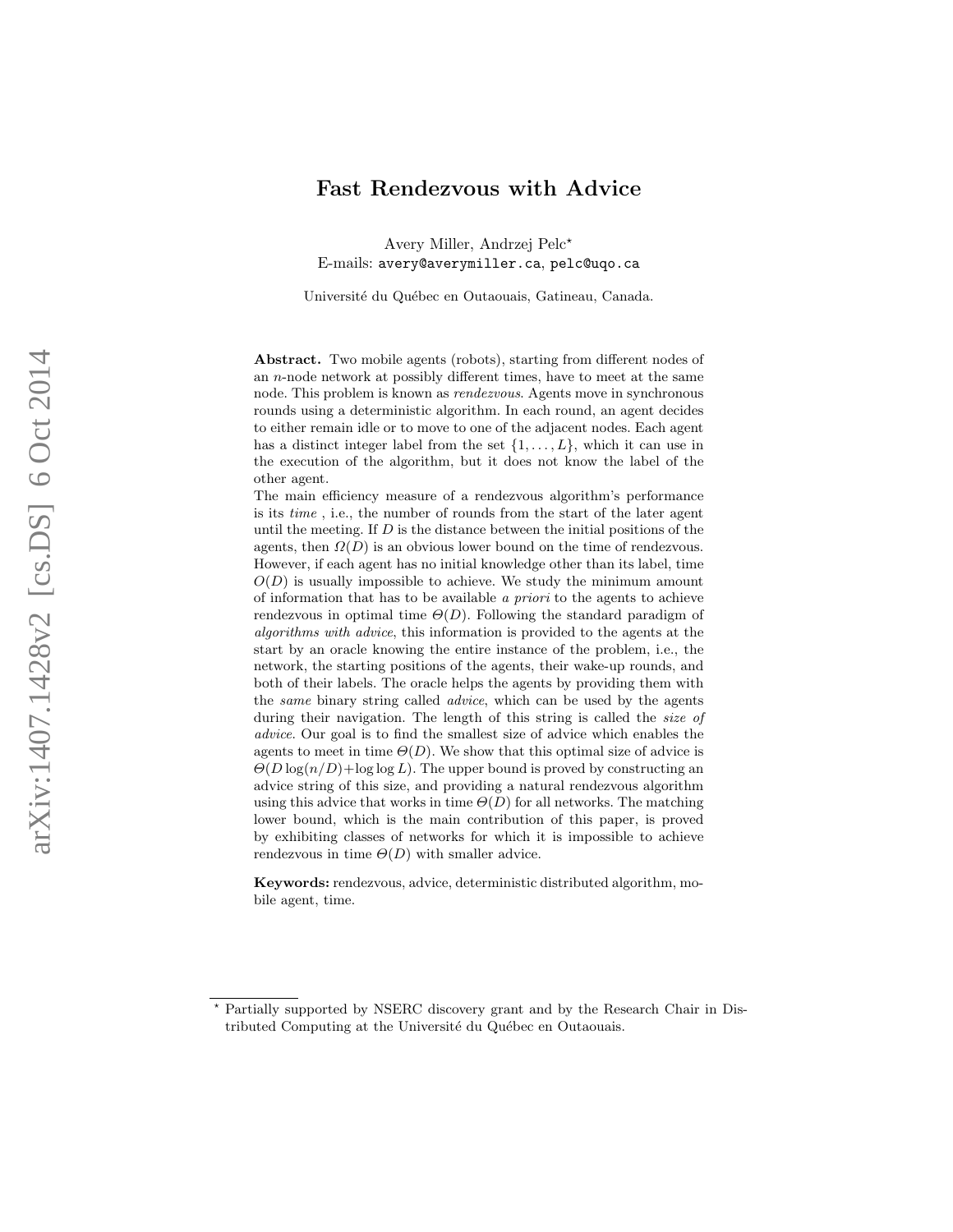# 1 Introduction

#### 1.1 Background

Two mobile agents, starting from different nodes of a network, have to meet at the same node at the same time. This distributed task is known as rendezvous and has received a lot of attention in the literature. Agents can be any mobile autonomous entities. They might represent human-made objects, such as software agents in computer networks or mobile robots navigating in a network of corridors in a building or a mine. They might also be natural, such as animals seeking a mate, or people who want to meet in an unknown city whose streets form a network. The purpose of meeting in the case of software agents or mobile robots might be the exchange of data previously collected by the agents or samples collected by the robots. It may also be the coordination of future network maintenance tasks, for example checking functionality of websites or of sensors forming a network, or decontaminating corridors of a mine.

#### 1.2 Model and Problem Description

The network is modeled as an undirected connected graph with  $n$  unlabeled nodes. We seek deterministic rendezvous algorithms that do not rely on the agents perceiving node identifiers, and therefore can work in anonymous graphs as well (cf. [\[4\]](#page-13-0)). The reason for designing such algorithms is that, even when nodes of the network have distinct identifiers, agents may be unable to perceive them because of limited sensory capabilities (e.g., a mobile robot may be unable to read signs at corridor crossings), or nodes may be unwilling to reveal their identifiers to software agents, e.g., due to security or privacy reasons. From a methodological point of view, if nodes had distinct identifiers visible to the agents, the agents could explore the graph and meet at the node with the smallest identifier. Hence, in this case, rendezvous reduces to graph exploration.

On the other hand, we assume that, at each node  $v$ , each edge incident to v has a distinct port number from the set  $\{0, \ldots, d-1\}$ , where d is the degree of v. These port numbers are fixed and visible to the agents. Port numbering is local to each node, i.e., we do not assume any relation between port numbers at the two endpoints of an edge. Note that in the absence of port numbers, edges incident to a node would be undistinguishable for agents and thus rendezvous would be often impossible, as an agent may always miss some particular edge incident to the current node, and this edge could be a bridge to the part of the graph where the other agent started. The previously mentioned security and privacy reasons for not revealing node identifiers to software agents are irrelevant in the case of port numbers. If the graph models a system of corridors of a mine or a building, port numbers can be made implicit, e.g., by marking one edge at each intersection (using a simple mark legible even by a mobile robot with very limited vision), considering it as corresponding to port 0, and all other port numbers increasing clockwise.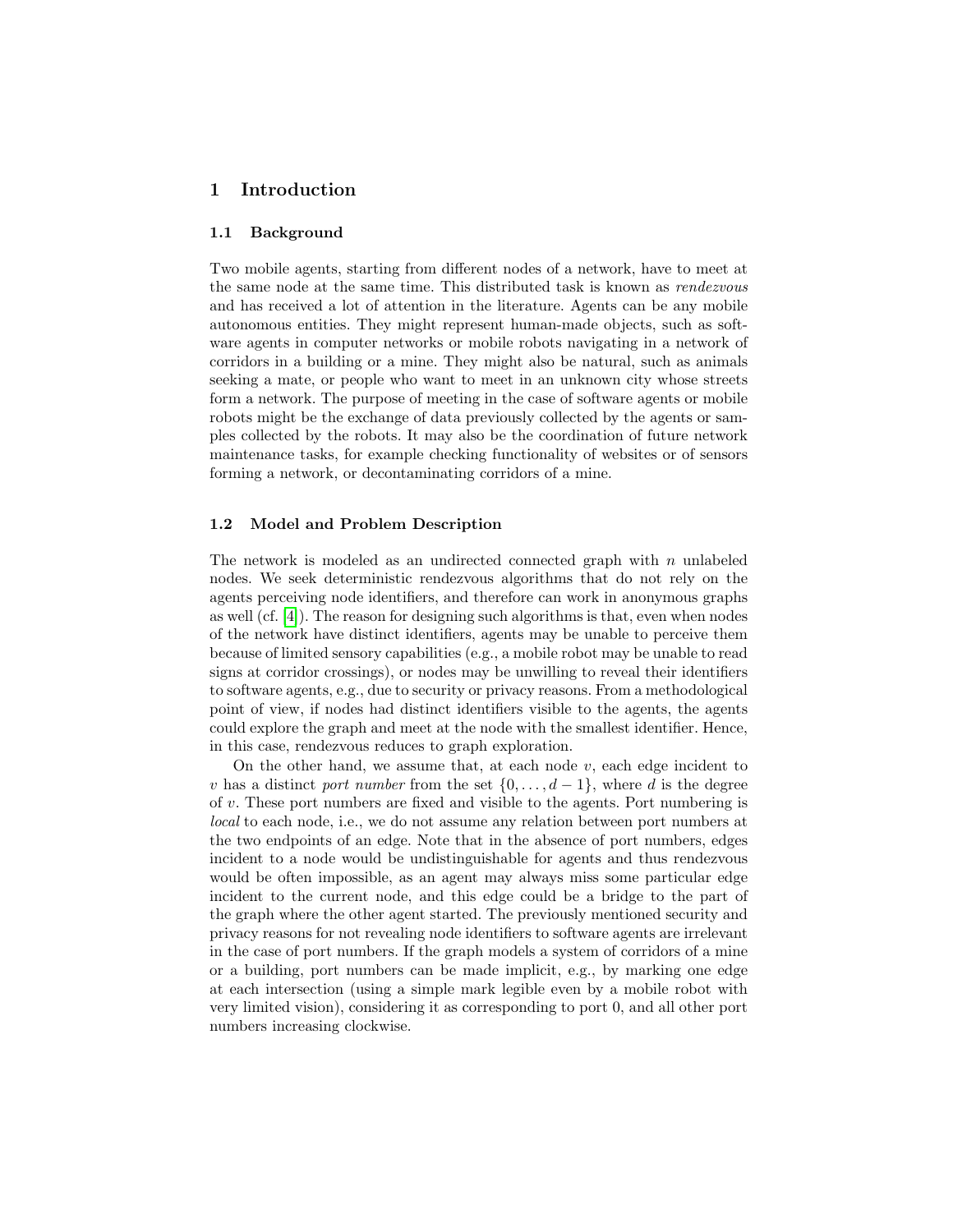Agents are initially located at different nodes of the graph and traverse its edges in synchronous rounds. They cannot mark visited nodes or traversed edges in any way, and they cannot communicate before meeting. The adversary wakes up each of the agents, possibly in different rounds. Each agent starts executing the algorithm in the round of its wake-up. It has a clock that ticks at each round and starts at the wake-up round of the agent. In each round, each agent either remains at the current node, or chooses a port in order to move to one of the adjacent nodes. When an agent enters a node, it learns the node's degree and the port number by which it enters the node. When agents cross each other on an edge while traversing it simultaneously in different directions, they do not notice this fact.

Each agent has a distinct integer label from a fixed *label space*  $\{1, \ldots, L\}$ , which it can use as a parameter in the same deterministic algorithm that both agents execute. It does not know the label nor the starting round of the other agent. Since we study deterministic rendezvous, the absence of distinct labels would preclude the possibility of meeting in highly symmetric graphs, such as rings or tori, for which there exist non-trivial port-preserving automorphisms. Indeed, in such graphs, identical agents starting simultaneously and executing the same deterministic algorithm can never meet, since they will keep the same positive distance in every round. Hence, assigning different labels to agents is the only way to break symmetry, as is needed to meet in every graph using a deterministic algorithm. On the other hand, if agents knew each other's identities, then the smaller-labelled agent could stay inert, while the other agent would try to find it. In this case rendezvous reduces to graph exploration. Assuming such knowledge, however, is not realistic, as agents are often created independently in different parts of the graph, and they know nothing about each other prior to meeting.

The rendezvous is defined as both agents being at the same node in the same round. The main efficiency measure of a rendezvous algorithm's performance is its time , i.e., the number of rounds from the start of the later agent until the meeting. If  $D$  is the distance between the initial positions of the agents, then  $\Omega(D)$  is an obvious lower bound on the time of rendezvous. However, if the agents have no additional knowledge, time  $O(D)$  is usually impossible to achieve. This is due to two reasons. First, without any knowledge about the graph, even the easier task of treasure hunt [\[42\]](#page-15-0), in which a single agent must find a target (treasure) hidden at an unknown node of the graph, takes asymptotically larger time in the worst case. Treasure hunt is equivalent to a special case of rendezvous where one of the agents is inert. In the worst case, this takes as much time as graph exploration, i.e., having a single agent visit all nodes. Second, even when the graph is so simple that navigation of the agents is not a problem, breaking symmetry between the agents, which is often necessary to achieve a meeting, may take time larger than D. Indeed, even in the two-node graph, where  $D = 1$ , rendezvous requires time  $\Omega(\log L)$  [\[18\]](#page-14-0).

We study the amount of information that has to be given a priori to the agents to achieve rendezvous in optimal time  $\Theta(D)$ . Following the paradigm of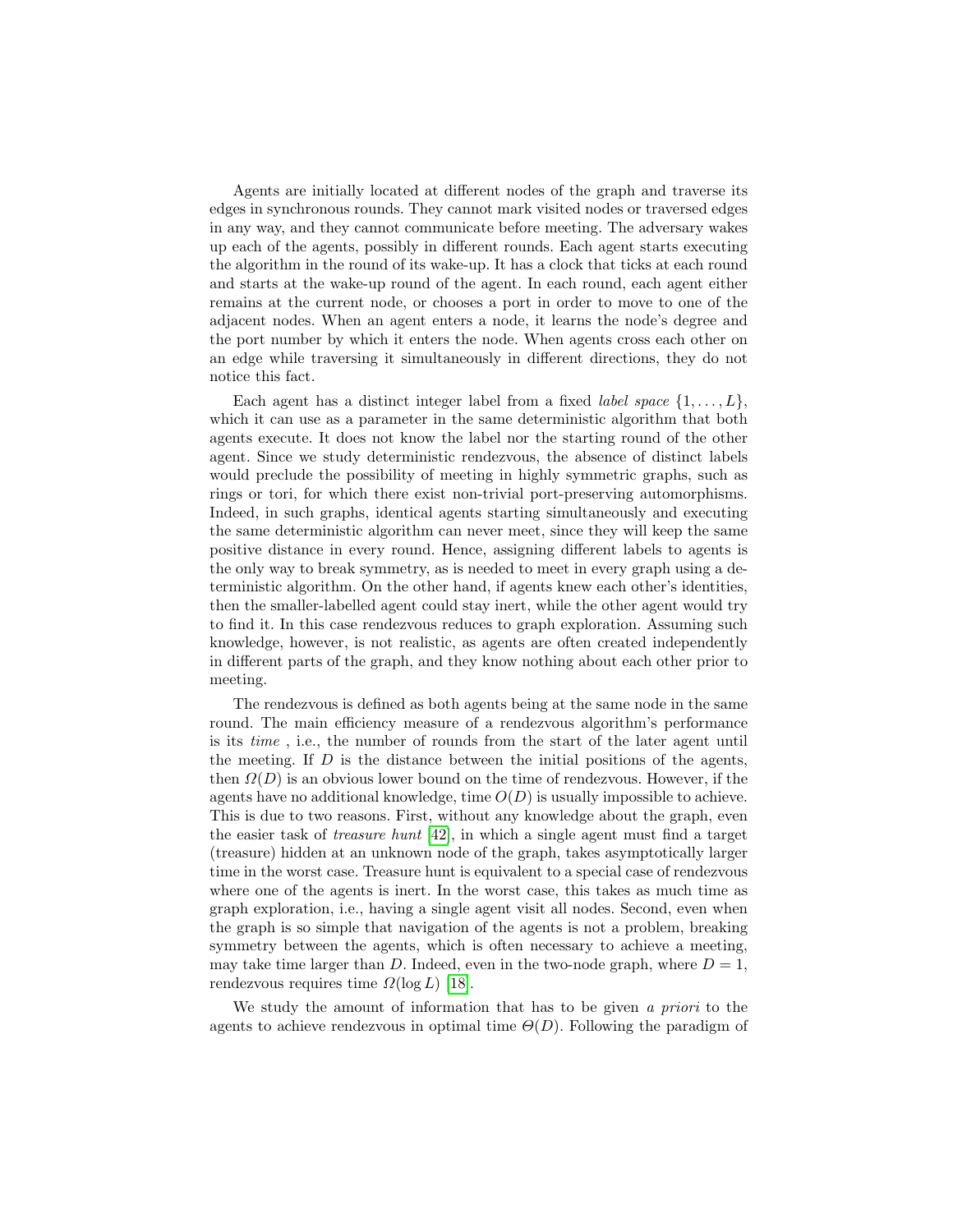algorithms with advice [\[1,](#page-13-1) [11,](#page-13-2) [13,](#page-14-1) [17,](#page-14-2) [21,](#page-14-3) [23,](#page-14-4) [24,](#page-14-5) [25,](#page-14-6) [26,](#page-14-7) [28,](#page-14-8) [30,](#page-14-9) [31,](#page-14-10) [33,](#page-14-11) [34,](#page-14-12) [35,](#page-14-13) [40,](#page-15-1) [44\]](#page-15-2), this information is provided to the agents at the start, by an oracle knowing the entire instance of the problem, i.e., the graph, the starting positions of the agents, their wake-up rounds, and both of their labels. The oracle helps the agents by providing them with the same binary string called advice, which can be used by each agent, together with its own label, during the execution of the algorithm. The length of this string is called the size of advice. Our goal is to find the smallest size of advice (up to constant factors) which enables the agents to meet in time  $\Theta(D)$ . In other words we want to answer the question:

What is the minimum information that permits the fastest possible rendezvous?

where both "minimum" and "fastest" are meant up to multiplicative constants.

Notice that, since the advice given to both agents is identical, it could not help break symmetry if agents did not have distinct labels. Hence, even with large advice, the absence of distinct labels would preclude rendezvous in highly symmetric networks, as argued above. Using the framework of advice permits us to quantify the amount of information needed for an efficient solution of a given network problem (in our case, rendezvous), regardless of the type of information that is provided.

#### 1.3 Our Results

For agents with labels from the set  $\{1, \ldots, L\}$ , we show that, in order to meet in optimal time  $\Theta(D)$  in n-node networks, the minimum size of advice that has to be provided to the agents is  $\Theta(D \log(n/D) + \log \log L)$ . The upper bound is proved by constructing an advice string of this size, and providing a natural rendezvous algorithm using this advice that works in time  $\Theta(D)$  for all networks. The matching lower bound, which is the main contribution of this paper, is proved by exhibiting classes of networks for which it is impossible to achieve rendezvous in time  $\Theta(D)$  with smaller advice.

Our algorithm works for arbitrary starting times of the agents, and our lower bound is valid even for simultaneous start. As far as the memory of the agents is concerned, our algorithm has very modest requirements: an agent must only be able to store the advice and its own label. Hence memory of size  $\Theta(D \log(n/D) +$  $log L$ ) is sufficient. On the other hand, our lower bound on the size of advice holds even for agents with unlimited memory.

#### 1.4 Related Work

The problem of rendezvous has been studied both under randomized and deterministic scenarios. An extensive survey of randomized rendezvous in various models can be found in [\[4\]](#page-13-0), cf. also [\[2,](#page-13-3) [3,](#page-13-4) [5,](#page-13-5) [9\]](#page-13-6). Deterministic rendezvous in networks has been surveyed in [\[41\]](#page-15-3). Several authors considered geometric scenarios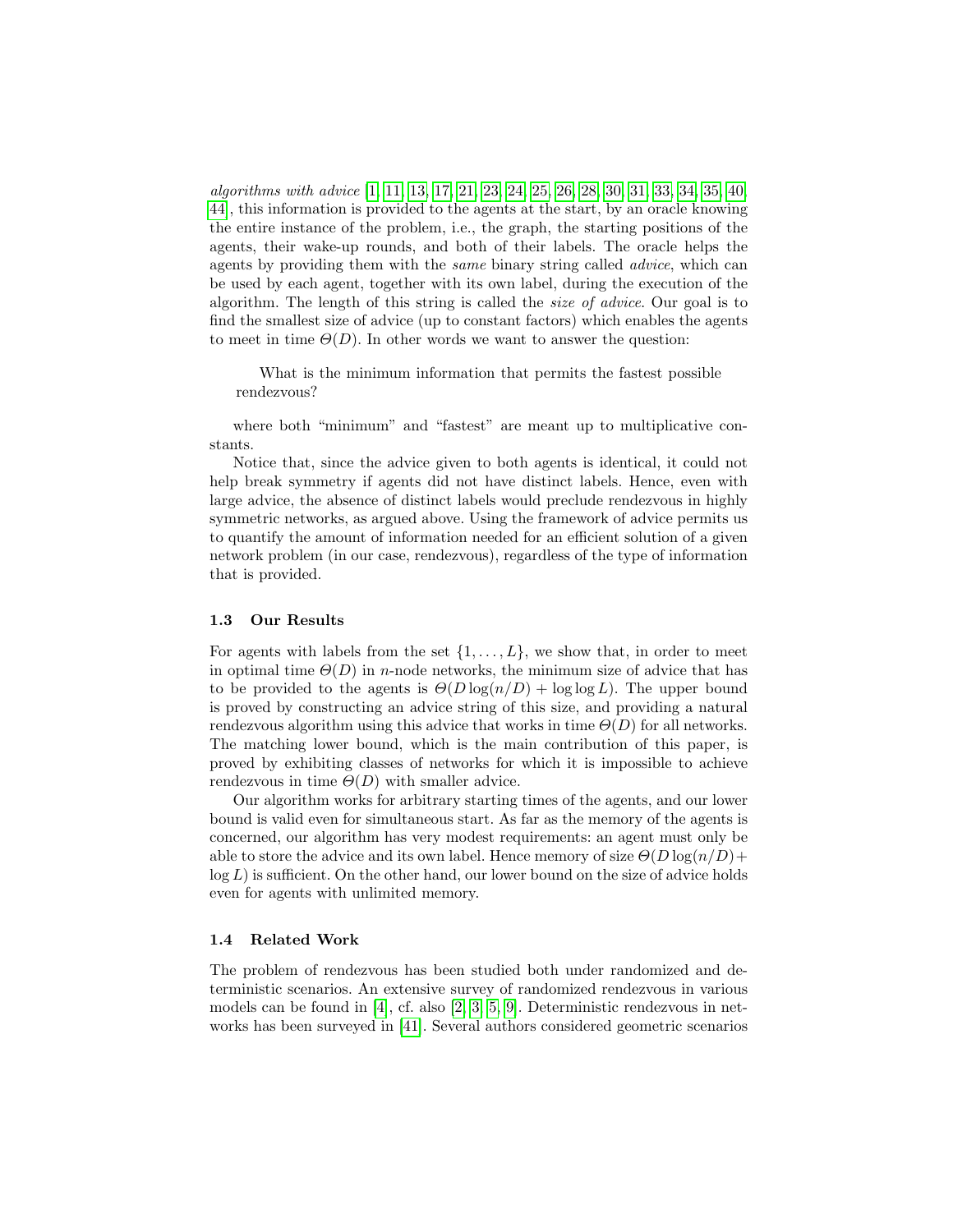(rendezvous in an interval of the real line, e.g.,  $[9, 10]$  $[9, 10]$ , or in the plane, e.g.,  $[6, 7]$  $[6, 7]$ ). Gathering more than two agents was studied, e.g., in [\[22,](#page-14-14) [39,](#page-15-4) [43\]](#page-15-5).

For the deterministic setting, many authors studied the feasibility and time complexity of rendezvous. For instance, deterministic rendezvous of agents that are equipped with tokens used to mark nodes was considered, e.g., in [\[38\]](#page-15-6). Most relevant to our work are the results about deterministic rendezvous in arbitrary graphs, when the two agents cannot mark nodes, but have unique labels [\[18,](#page-14-0) [36,](#page-15-7) [42\]](#page-15-0). In [\[18\]](#page-14-0), the authors present a rendezvous algorithm whose running time is polynomial in the size of the graph, in the length of the shorter label and in the delay between the starting times of the agents. In [\[36,](#page-15-7) [42\]](#page-15-0), rendezvous time is polynomial in the first two of these parameters and independent of the delay.

Memory required by the agents to achieve deterministic rendezvous was studied in [\[27\]](#page-14-15) for trees and in [\[14\]](#page-14-16) for general graphs. Memory needed for randomized rendezvous in the ring is discussed, e.g., in [\[37\]](#page-15-8).

Apart from the synchronous model used in this paper, several authors investigated asynchronous rendezvous in the plane [\[12,](#page-13-10) [22\]](#page-14-14) and in network environments [\[8,](#page-13-11) [15,](#page-14-17) [16,](#page-14-18) [19\]](#page-14-19). In the latter scenario, the agent chooses the edge to traverse, but the adversary controls the speed of the agent. Under this assumption, rendezvous at a node cannot be guaranteed even in very simple graphs. Hence the rendezvous requirement is relaxed to permit the agents to meet inside an edge.

Providing nodes or agents with arbitrary kinds of information that can be used to perform network tasks more efficiently has been proposed in [\[1,](#page-13-1) [11,](#page-13-2) [13,](#page-14-1) [17,](#page-14-2) [21,](#page-14-3) [23,](#page-14-4) [24,](#page-14-5) [25,](#page-14-6) [26,](#page-14-7) [28,](#page-14-8) [30,](#page-14-9) [31,](#page-14-10) [33,](#page-14-11) [34,](#page-14-12) [35,](#page-14-13) [40,](#page-15-1) [44\]](#page-15-2). This approach was referred to as algorithms with advice. Advice is given either to nodes of the network or to mobile agents performing some network task. In the first case, instead of advice, the term informative labeling schemes is sometimes used. Several authors studied the minimum size of advice required to solve network problems in an efficient way.

In [\[35\]](#page-14-13), given a distributed representation of a solution for a problem, the authors investigated the number of bits of communication needed to verify the legality of the represented solution. In [\[24\]](#page-14-5) the authors compared the minimum size of advice required to solve two information dissemination problems using a linear number of messages. In [\[26\]](#page-14-7) it was shown that advice of constant size given to the nodes enables the distributed construction of a minimum spanning tree in logarithmic time. In [\[21\]](#page-14-3) the advice paradigm was used for online problems. In [\[23\]](#page-14-4) the authors established lower bounds on the size of advice needed to beat time  $\Theta(\log^* n)$  for 3-coloring cycles and to achieve time  $\Theta(\log^* n)$  for 3-coloring unoriented trees. In the case of [\[40\]](#page-15-1) the issue was not efficiency but feasibility: it was shown that  $\Theta(n \log n)$  is the minimum size of advice required to perform monotone connected graph clearing. In [\[33\]](#page-14-11) the authors studied radio networks for which it is possible to perform centralized broadcasting in constant time. They proved that constant time is achievable with  $O(n)$  bits of advice in such networks, while  $o(n)$  bits are not enough. In [\[30\]](#page-14-9) the authors studied the problem of topology recognition with advice given to nodes. In [\[17\]](#page-14-2) the task of drawing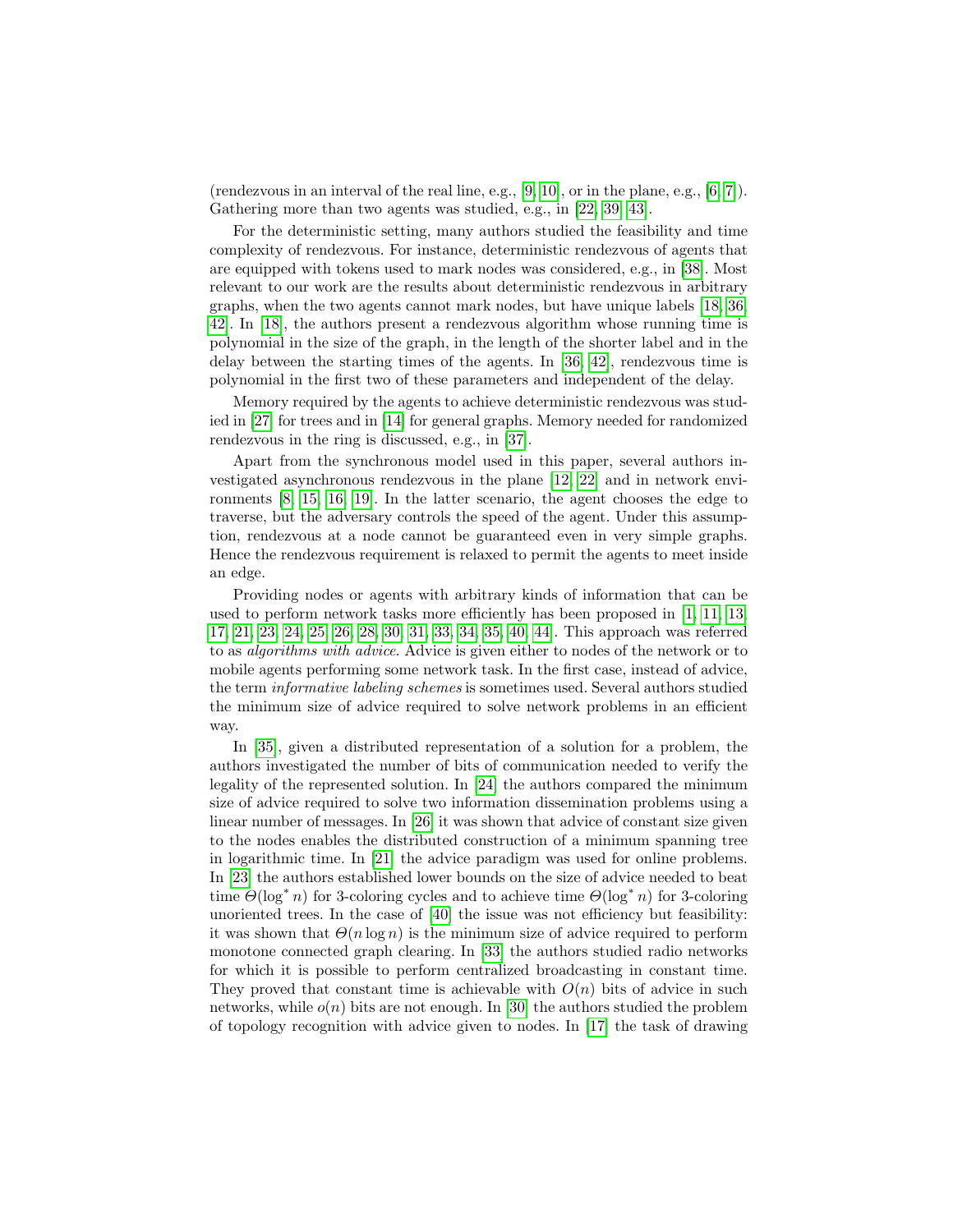an isomorphic map was executed by an agent in a graph and the problem was to determine the minimum advice that has to be given to the agent for the task to be feasible.

Among the papers using the paradigm of advice, [\[13,](#page-14-1) [25\]](#page-14-6) are closest to the present work, as they both concern the task of graph exploration by an agent. In [\[13\]](#page-14-1) the authors investigated the minimum size of advice that has to be given to unlabeled nodes (and not to the agent) to permit graph exploration by an agent modeled as a  $k$ -state automaton. In [\[25\]](#page-14-6) the authors established the size of advice that has to be given to an agent in order to explore trees while obtaining competitive ratio better than 2. To the best of our knowledge, rendezvous with advice has never been studied before.

# 2 Algorithm and Advice

Consider any  $n$  node graph, and suppose that the distance between the initial positions of the agents is D. In this section, we construct an advice string of length  $O(D \log(n/D) + \log \log L)$  and a rendezvous algorithm which achieves time D using this advice. We first describe the advice string. Let G be the underlying graph and let  $\ell_1$  and  $\ell_2$  be the distinct labels of the agents, both belonging to the label space  $\{1, \ldots, L\}$ . Call the agent with label  $\ell_1$  the first agent and the agent with label  $\ell_2$  the second agent. Let x be the smallest index such that the binary representations of  $\ell_1$  and  $\ell_2$  differ on the xth bit. Without loss of generality assume that the xth bit is 0 in the binary representation of  $\ell_1$ and 1 in the binary representation of  $\ell_2$ .

Let P be a fixed shortest path in G between the initial positions  $u$  and  $v$  of the agents. The path  $P$  induces two sequences of ports of length  $D$ : the sequence  $\pi'$  of consecutive ports to be taken at each node of path P to get from u to v, and the sequence  $\pi''$  of consecutive ports to be taken at each node of path  $P$  to get from v to u. Let  $\pi \in {\pi', \pi''}$  be the sequence corresponding to the direction from the initial position of the second agent to the initial position of the first agent. Denote  $\pi = (p_1, \ldots, p_D)$ . Let  $A_i$ , for  $i = 1, \ldots, D$ , be the binary representation of the integer  $p_i$ . Additionally, let  $A_0$  be the binary representation of the integer x. The binary strings  $(A_0, \ldots, A_D)$  will be called substrings.

The sequence of substrings  $(A_0, \ldots, A_D)$  is encoded into a single advice string to pass to the algorithm. More specifically, the sequence is encoded by doubling each digit in each substring and putting 01 between substrings. This permits the agent to unambiguously decode the original sequence. Denote by  $Concat(A_0, \ldots, A_D)$  this encoding and let *Decode* be the inverse (decoding) function, i.e.,  $Decode(Concat(A_0, ..., A_D)) = (A_0, ..., A_D)$ . As an example,  $Concat((01),(00)) = (0011010000)$ . Note that the encoding increases the total number of advice bits by a constant factor. The advice string given to the agents is  $A = Concat(A_0, ..., A_D)$ .

The idea of the Algorithm Fast Rendezvous using the advice string  $A$  is the following. Each agent decodes the sequence  $(A_0, \ldots, A_D)$  from the string A. Then each agent looks at the x<sup>th</sup> bit of its label, where x is the integer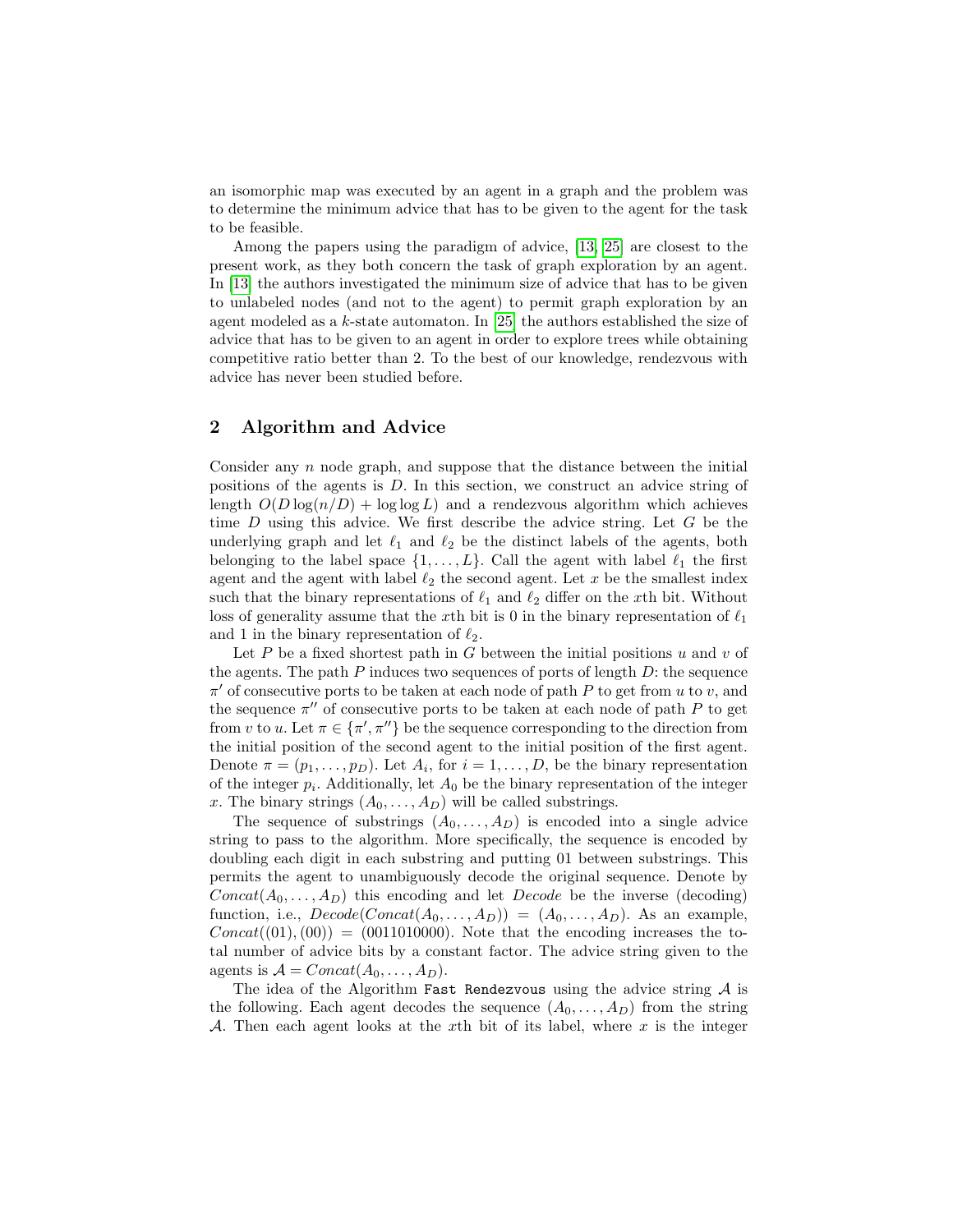represented by  $A_0$ . If this bit is 0, the agent stays inert at its initial position, otherwise it takes the consecutive ports  $p_1, \ldots, p_D$ , where  $p_i$ , for  $i = 1, \ldots, D$ , is the integer with binary representation  $A_i$ . After these  $D$  moves, the agent meets the other agent at the latter's initial position. Below is the pseudocode of the algorithm.

Algorithm Fast Rendezvous Input: advice string  $\mathcal{A}$ , label  $\ell$ .  $(A_0, \ldots, A_D) := Decode(\mathcal{A})$  $x :=$  the integer with binary representation  $A_0$ . if the  $x$ th bit of  $\ell$  is 1 then for  $i = 1$  to  $D$  do  $p_i :=$  the integer with binary representation  $A_i$ take port  $p_i$ stop.

<span id="page-6-0"></span>Theorem 1. Let G be an n-node graph with two agents initially situated at distance D from one another. Algorithm Fast Rendezvous achieves rendezvous in time D, using advice of size  $O(D \log(n/D) + \log \log L)$ .

Proof. The correctness and time of the algorithm are straightforward. It remains to prove that the length of the advice string A is  $O(D \log(n/D) + \log \log L)$ . To do this, it is enough to show that the sum of the lengths  $z_i$  of substrings  $A_i$ , for  $i = 0, \ldots, D$ , is  $O(D \log(n/D) + \log \log L)$ .

Note that  $z_0 = \lceil \log x \rceil \in O(\log \log \ell) \subseteq O(\log \log L)$ . Also, note that  $p_i \leq$  $deg(v_i)$ , where  $v_1, \ldots, v_D$  are consecutive nodes on some shortest path between the initial positions of the agents. It is well-known (cf. e.g., [\[29\]](#page-14-20)) that the sum of degrees on a shortest path between any two nodes in an  $n$ -node graph is bounded above by 3n. Hence  $p_1 + \cdots + p_D \leq 3n$ . We have

$$
z_1 + \cdots + z_D \leq \lceil \log deg(v_1) \rceil + \cdots + \lceil \log deg(v_D) \rceil \leq D + \log(\prod_{i=1}^D deg(v_i)).
$$

The product of  $D$  positive numbers whose sum is at most  $3n$  is maximized when they are all equal to  $3n/D$ . Hence  $z_1 + \cdots + z_D \le D + D \log(3n/D) \in$  $O(D \log(n/D))$ . This concludes the proof.

# 3 Lower Bound

In this section, we prove a lower bound on the size of advice permitting rendezvous in optimal time  $O(D)$ , where D is the initial distance between the agents. This lower bound will match the upper bound established in Theorem [1,](#page-6-0) which says that, for an arbitrary n-node graph, rendezvous can be achieved in time  $O(D)$  using advice of size  $O(D \log(n/D) + \log \log L)$ . In order to prove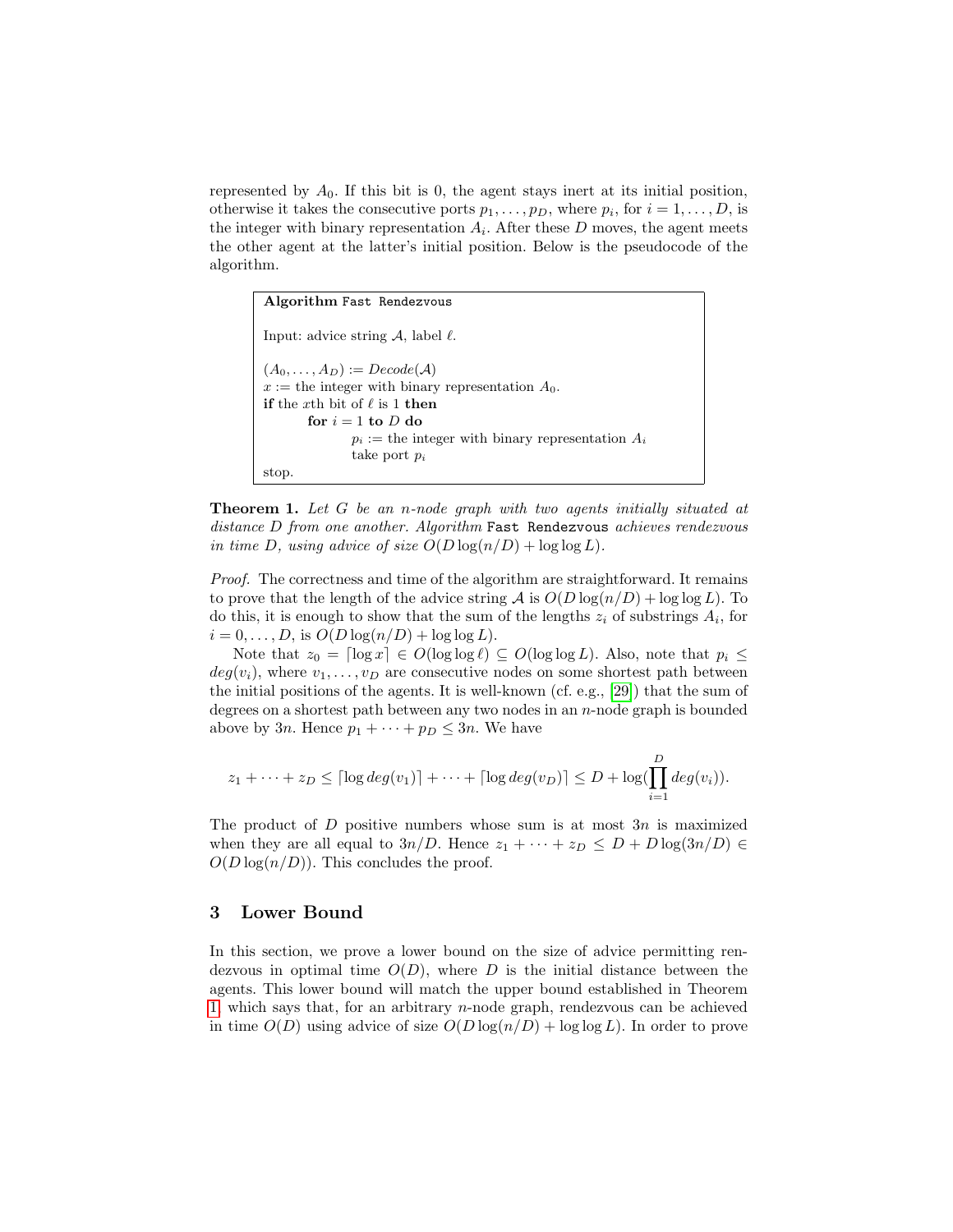that this size of advice cannot be improved in general, we present two classes of graphs: one that requires advice  $\Omega(D \log(n/D))$  and another that requires advice  $\Omega(\log \log L)$  to achieve optimal time of rendezvous. To make the lower bound even stronger, we show that it holds even in the scenario where agents start simultaneously.

The  $\Omega(D \log(n/D))$  lower bound will be first proved for the simpler problem of treasure hunt. Recall that in this task, a single agent must find a stationary target (treasure) hidden at an unknown node of the graph at distance D from the initial position of the agent. We then show how to derive the same lower bound on the size of advice for the rendezvous problem.

The following technical lemma gives a construction of a graph which will provide the core of our argument for the  $\Omega(D \log(n/D))$  lower bound.

<span id="page-7-0"></span>**Lemma 1.** Let n and D be positive integers such that  $D \leq n/2$ . Consider any treasure-hunting algorithm A that takes Dz bits of advice. For any fixed even integer  $k \in \{2, ..., n-1\}$  and every integer  $\ell \in \{1, ..., \min\{\lfloor \frac{D}{2} \rfloor, \lfloor \frac{n-1}{k} \rfloor\} \}$ , there exists a graph of size  $k\ell + 1$ , an initial position of the agent in this graph, and a location of the treasure at distance  $2\ell$  from this initial position, for which algorithm A uses  $\Omega(\frac{\ell k^2}{2^{2z}})$  rounds.

*Proof.* We define a class of graphs  $\mathcal{G}(k, \ell)$  such that each graph in  $\mathcal{G}(k, \ell)$  has  $k\ell + 1$  nodes. We will prove that there is a non-empty subset B of  $\mathcal{G}(k, \ell)$  such that, on each graph in B, algorithm A uses  $\Omega(\frac{\ell k^2}{2^{2z}})$  rounds to complete treasure hunt, for some initial position of the agent and a location of the treasure at distance  $2\ell$  from this location.

Each graph G in the class consists of  $\ell$  copies of a k-clique H (with a port numbering to be described shortly), which are chained together in a special way. We will refer to these cliques as  $H_1, \ldots, H_\ell$ .

Let  $v_1, \ldots, v_k$  denote the nodes of H. It should be stressed that names of nodes in cliques are for the convenience of the description only, and they are not visible to the agent. We choose an arbitrary edge-colouring of H using the colours  $\{0, \ldots, k-2\}$ , which is always possible for cliques of even size, cf. e.g., [\[32\]](#page-14-21), Theorem 7.6. For an arbitrary edge e in H, let  $c(e)$  denote the colour assigned to  $e$ . The port numbers of  $H$  are simply the edge colours, i.e., for any edge  $\{u, v\}$ , the port numbers corresponding to this edge at u and v are both equal to  $c({u,v})$ .

Each graph  $G \in \mathcal{G}(k, \ell)$  is obtained by chaining together the copies  $H_1, \ldots, H_\ell$ of the clique H in the following way. We will call node  $v_1$  in clique  $H_i$  the gate  $g_i$  of  $H_i$ . The initial position of the agent is  $g_1$ . Each gate  $g_i$ , for  $i > 1$ , is placed on (i.e., subdivides) one of the edges of clique  $H_{i-1}$  not incident to  $g_{i-1}$ . We denote this edge by  $e_{i-1}$ . Finally, an additional treasure node  $g_{\ell+1}$  is placed on (i.e., subdivides) one of the edges of clique  $H_\ell$  not incident to  $g_\ell$ , and this edge is denoted by  $e_{\ell}$ . Hence  $g_1$  has degree  $k-1$ , each  $g_i$ , for  $1 < i \leq \ell$ , has degree  $k+1$ , and  $g_{\ell+1}$  has degree 2, cf. Figure 1 (a). Note that, since  $g_i$ , for  $i > 1$ , subdivides an edge that is not incident to  $g_{i-1}$ , we have  $D = 2\ell$ . Port numbering of graph G is the following. Port numbers in each clique  $H_i$  are unchanged, the new port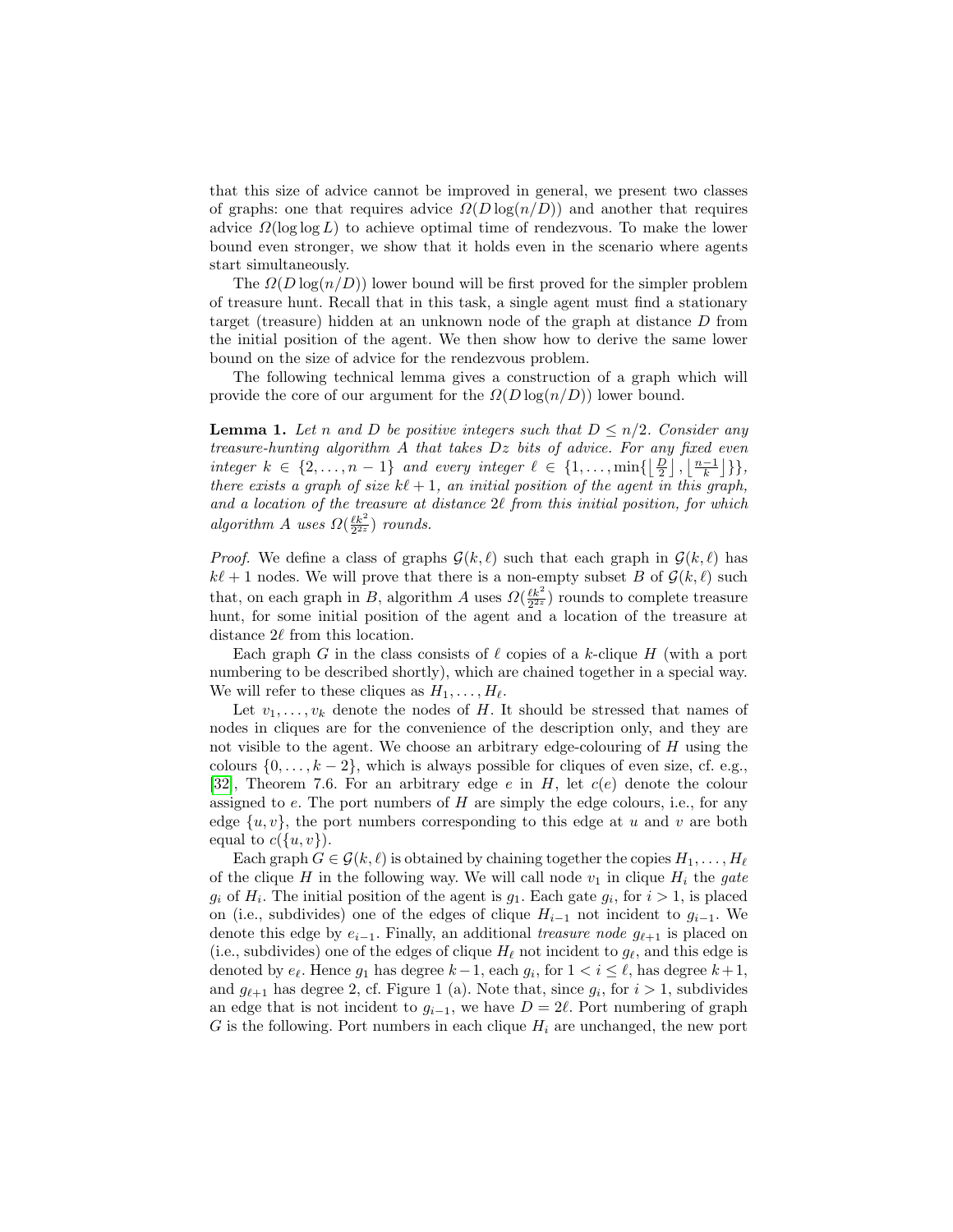numbers at each node  $g_i$ , for  $1 < i \leq \ell$ , are  $k-1$  and k, with  $k-1$  corresponding to the edge whose other endpoint has smaller index, and the new port numbers at node  $g_{\ell+1}$  are 0 and 1, with 0 corresponding to the edge whose other endpoint has smaller index, cf. Figure 1 (b). All graphs in the class  $\mathcal{G}(k, \ell)$  are isomorphic and differ only by port numbering. Note that each graph in  $\mathcal{G}(k, \ell)$  is uniquely identified by the sequence of edges  $(e_1, \ldots, e_\ell)$ . Therefore, the number of graphs in  $\mathcal{G}(k,\ell)$  is  $N = ((k-1)(k-2)/2)^{\ell}$ .



<span id="page-8-0"></span>**Fig. 1.** (a) A graph in  $\mathcal{G}(6, 4)$  (b) Port numbering of each clique  $H_i$ , for  $i < \ell$ , with gate  $q_{i+1}$  inserted

Notice that an agent navigating in a graph  $G \in \mathcal{G}(k, \ell)$  always knows when it arrives at a gate  $g_i$ , for  $1 \leq i \leq \ell$ , because these are the only nodes of degree  $k+1$ . Call a walk of an agent *normal*, if the agent visits each gate  $g_i$ , for  $1 < i \leq \ell$ , exactly once (i.e., never exits a gate by port  $k - 1$  or k). It is enough to prove our lower bound on the time of treasure hunt only for algorithms where the agent always performs a normal walk. Indeed, for any walk, there exists a normal walk using at most the same time. From now on we restrict attention to such algorithms.

We prove our lower bound on the class of graphs  $\mathcal{G}(k, \ell)$ . The idea is that, in order to find the treasure node, the agent must visit each of the nodes  $g_1, \ldots, g_{\ell+1}$ . To get from  $g_i$  to  $g_{i+1}$ , the agent must find the edge  $e_i$  of  $H_i$  that the node  $g_{i+1}$  subdivides. With little advice, this amounts to searching many edges of the clique  $H_i$ , and hence increases time.

For any graph  $G$ , the agent is given some advice string  $S$  and executes its treasure-hunting algorithm  $A$ . With  $Dz$  bits of advice, there exists a set  $B$  of at least  $\frac{N}{2^{Dz}}$  graphs for which the agent is given the same advice string. Next, we provide an upper bound on the number of graphs in  $B$ . By comparing this upper bound with  $\frac{N}{2^{Dz}}$ , we will get the desired lower bound on the number of rounds needed to find the treasure.

Let T be the maximum running time of algorithm A on graphs of class  $\mathcal{G}(k, \ell)$ . Let  $\tau$  be the function that maps each graph from  $B \subseteq \mathcal{G}(k, \ell)$  to an  $\ell$ -tuple  $(t_1, \ldots, t_\ell)$ , where, for each  $i \in \{1, \ldots, \ell\}$ ,  $t_i$  is the number of edge traversals performed by the agent in clique  $H_i$ . This function is well-defined since we consider only deterministic algorithms. We now prove that this function is injective.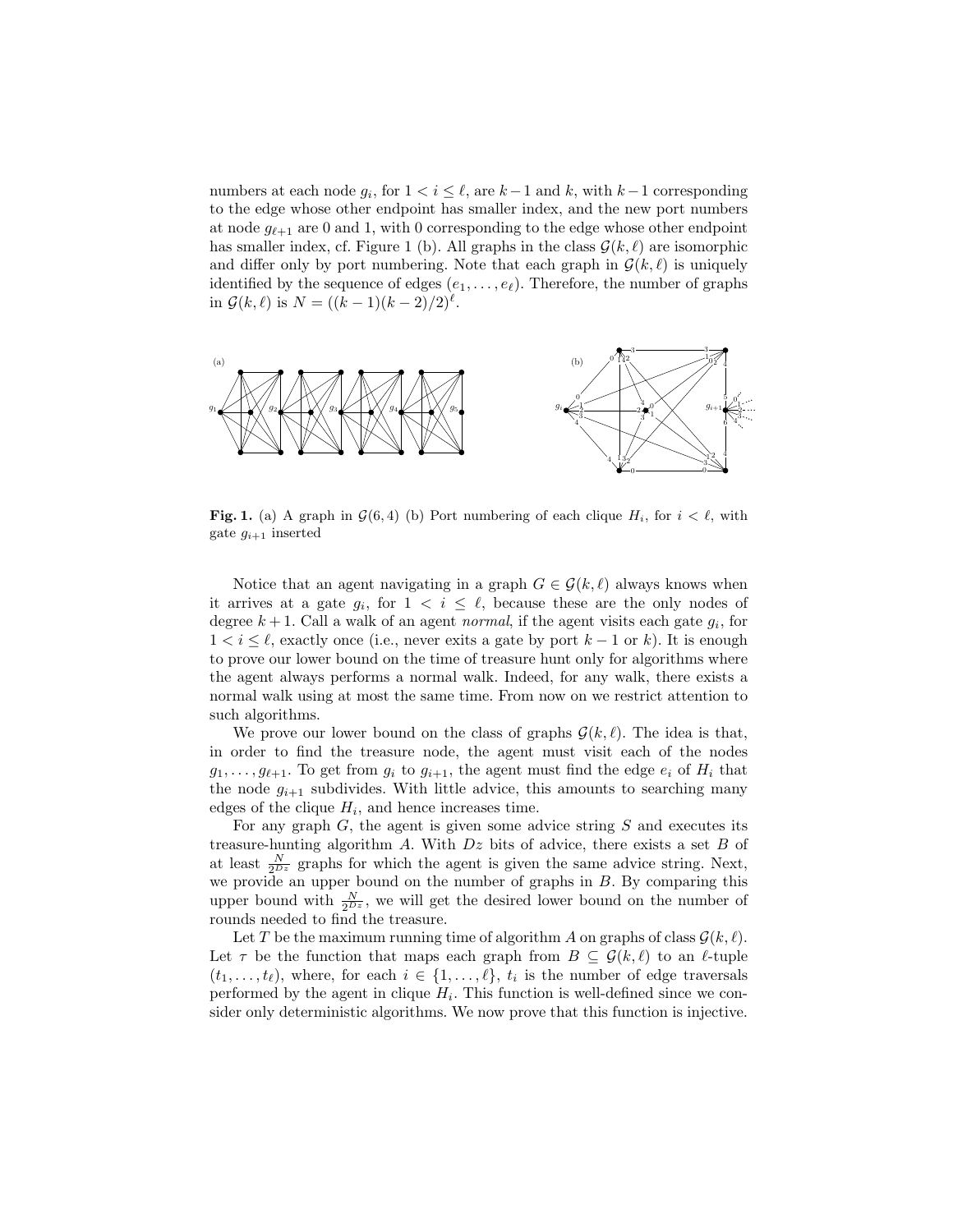*Claim.* For any two graphs  $G \neq G'$  in the set B, we have  $\tau(G) \neq \tau(G')$ .

*Proof.* Let G and G' be represented by the distinct sequences of edges  $(e_1, \ldots, e_\ell)$ and  $(e'_1, \ldots, e'_\ell)$ , respectively. Let j be the first index for which  $e_j \neq e'_j$ . Since the advice string for graphs  $G$  and  $G'$  is the same, the sequence of ports taken by the agent in these graphs is the same until the agent reaches nodes of different degree in G and G'. Let  $\tau(G) = (t_1, \ldots, t_\ell)$  and  $\tau(G') = (t'_1, \ldots, t'_\ell)$ . Hence  $t_i = t'_i$  for  $i < j$ . Without loss of generality assume that  $t_j \leq t'_j$ . For each round  $r \leq t_1 + \cdots + t_j$ , the agent takes the same port number in G and G'. In round  $t_1 + \cdots + t_j + 1$  the agent reaches the gate  $g_{j+1}$  in G. Since  $e_j \neq e'_j$ , the agent does not reach the gate  $g_{j+1}$  in G' in this round. Since the walk of the agent is normal, we conclude that  $t_j < t'_j$ .

By Claim [3,](#page-8-0) the number of graphs in  $B$  is bounded above by the size of the range of  $\tau$ . Consider an arbitrary  $\ell$ -tuple  $(t_1, \ldots, t_\ell)$  in the range of  $\tau$ . By the definition of  $\mathcal{G}(k, \ell)$ , for each  $i \in \{1, \ldots, \ell\}$ , the agent must traverse at least two edges to get from  $g_i$  to  $g_{i+1}$ . Further, T is an upper bound on the number of edge traversals performed in any execution of the algorithm. Therefore, the size of the range of  $\tau$  is bounded above by the number of integer-valued  $\ell$ -tuples with positive terms whose sum is at most  $T$ . Clearly, this is bounded above by the number of real-valued  $\ell$ -tuples with non-negative terms whose sum is at most

T, i.e., by the size of the simplex  $\Delta_{\ell} = \{(t_1, \ldots, t_{\ell}) \in \mathbb{R}^{\ell} \mid \sum_{i=1}^{\ell}$  $\sum_{i=1} t_i = T$  and  $0 \le$  $t_i \leq T$  for all i}. From [\[20\]](#page-14-22), the volume of  $\Delta_{\ell}$  is equal to  $T^{\ell}/\ell!$ . Thus, we have shown that the size of B is bounded above by  $T^{\ell}/\ell!$ . Comparing this to our lower bound  $\frac{N}{2^{Dz}}$  on the size of B, we get

$$
T \geq \sqrt[\ell]{\ell! \frac{N}{2^{Dz}}} \geq \sqrt[\ell]{\ell! \frac{((k-1)(k-2)/2)^{\ell}}{2^{Dz}}} \geq \sqrt[\ell]{\ell!} \frac{(k-2)^2/2}{2^{Dz/\ell}} = \sqrt[\ell]{\ell!} \frac{(k-2)^2/2}{2^{2z}}.
$$

By Stirling's formula we have  $\ell! \geq$ √  $\overline{\ell}(\ell/e)^{\ell}$ , for sufficiently large  $\ell$ . Hence By Stirling's formula we have  $\ell! \geq \sqrt{\ell(\ell/\epsilon)}$ , for sufficiently large  $\ell$ . Hence  $\sqrt[\ell]{\ell!} \geq \ell^{1/(2\ell)} \cdot (\ell/\epsilon)$ . Since the first factor converges to 1 as  $\ell$  grows, we have  $\sqrt[k]{\ell} \in \Omega(\ell)$ . Hence the above bound on T implies  $T \in \Omega(\frac{\ell k^2}{2^{2z}})$ .

<span id="page-9-0"></span>**Theorem 2.** Let n and D be positive integers such that  $D \leq n/2$ . If an algorithm A solves treasure hunting in  $O(D)$  rounds whenever the treasure is at distance D from the initial position of the agent, then there exists an n-node graph G with treasure at this distance such that A requires  $\Omega(D \log(n/D))$  bits of advice.

*Proof.* We suppose that only  $o(D \log(n/D))$  bits of advice are provided, and show that there is an  $n$ -node graph for which  $A$  completes treasure hunt in  $\omega(D)$  rounds.

Case 1.  $D \in o(n)$ .

The amount of advice provided is  $Dz$ , where  $z < \frac{1}{2} \log(n/D)$ . By Lemma [1](#page-7-0) with  $k = |n/D|$  or  $k = |n/D| - 1$ , whichever number is even, and  $\ell = |(D - b)|$ 1)/2, there exists a graph  $G' \in \mathcal{G}(k, \ell)$  such that, for some positive constant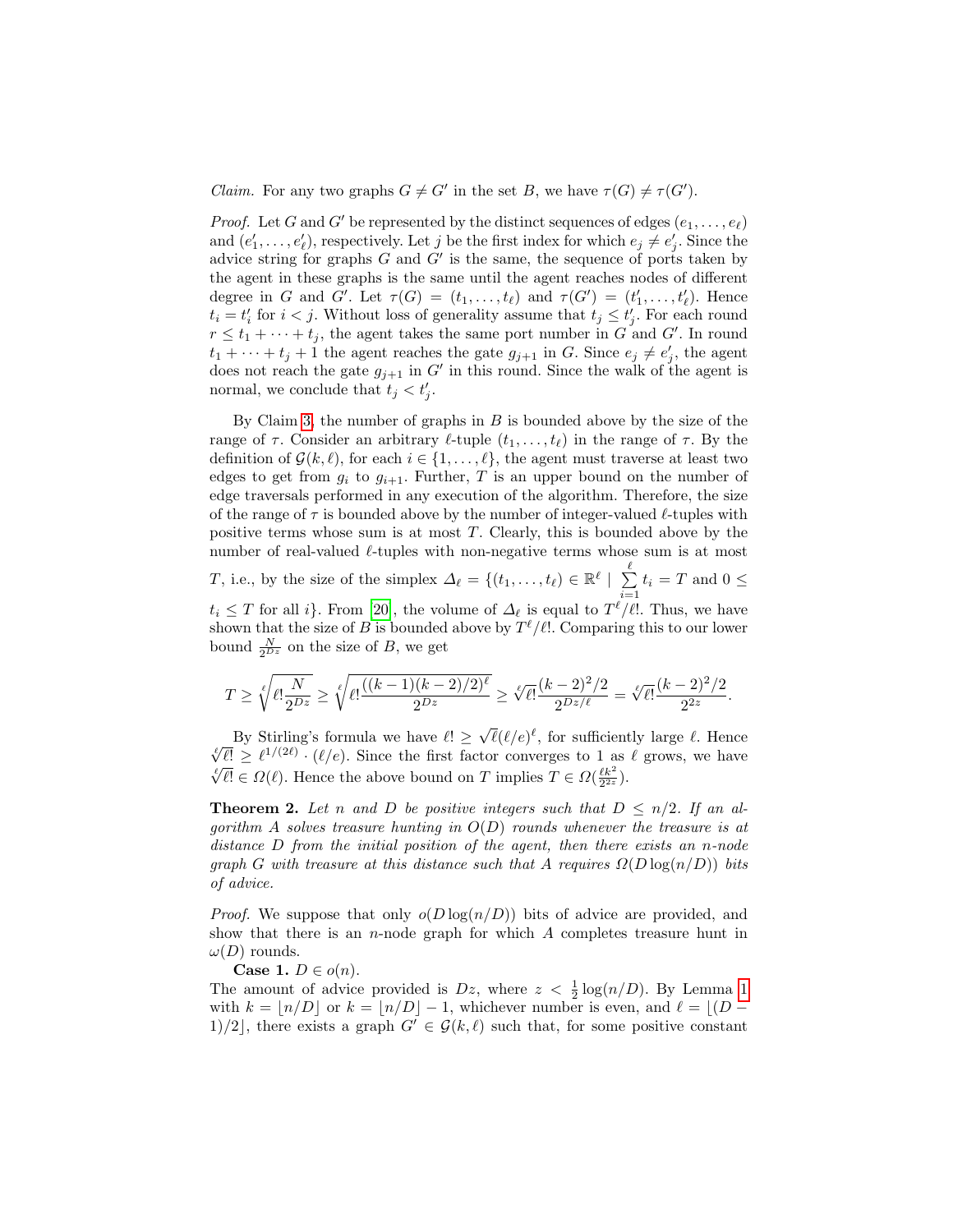c, algorithm A uses at least  $c \frac{(D/2)(n/D)^2}{2^{2z}}$  $\frac{((n/D)^2}{2^{2z}} > \frac{c}{2}$  $n^2/D$  $\frac{n^2/D}{2^{\log(n/D)}} = \frac{cn}{2} \in \omega(D)$  rounds to reach the treasure located at some node x at distance  $2\ell$  from the initial position of the agent.

Case 2.  $D \in \Omega(n)$ .

Since  $\log(n/D)$  is constant and  $o(D\log(n/D))$  bits of advice are provided, it follows that the amount of advice provided is  $Dz$ , where  $z = 1/\varphi(n)$  for some integer function  $\varphi(n)$  such that  $\varphi(n) \in \omega(1)$ . By Lemma [1](#page-7-0) with  $k = \min\{n - \pi\}$  $D-1, \varphi(n)$  or  $k = \min\{n - D - 1, \varphi(n)\} - 1$ , whichever number is even, and  $\ell = \left\lfloor \frac{n-D-1}{k} \right\rfloor$ , there exists a graph  $G' \in \mathcal{G}(k,\ell)$  such that, for some positive constant c, algorithm A uses at least  $c \frac{((n-D-1)/k)(k^2)}{2^{2z}}$  $\frac{(-1)}{2^{2z}}$  >  $\frac{c}{4}(n-D-1)k \in \omega(n)$ rounds to reach the treasure located at some node x at distance  $2\ell$  from the initial position of the agent.

In both cases, graph G' has  $k\ell + 1$  nodes and the treasure is located at distance  $2\ell$  from the initial position of the agent. We obtain a graph G with n nodes by attaching a path of  $n-k\ell-1$  nodes to node x in G'. In this graph G the initial position of the agent is unchanged with respect to  $G'$ , and the treasure is located on the attached path at distance D from this initial position.

We now show how to deduce a lower bound on the size of advice for rendezvous (even with simultaneous start) from the lower bound for treasure hunt.

<span id="page-10-0"></span>**Corollary 1.** Let  $D' \leq n'$  be positive integers. There exist  $n \in \Theta(n')$  and  $D \in$  $\Theta(D')$  such that if an algorithm A solves rendezvous in time  $O(D)$  in n-node graphs whenever the initial distance between the agents is  $D$ , then there exists an n-node graph for which A requires  $\Omega(D \log(n/D))$  bits of advice.

*Proof.* Let G be a  $(2n')$ -node graph with a treasure located at distance  $D'$  from the initial position of the agent such that an  $O(D')$ -time treasure hunting algorithm requires  $\Omega(D' \log(n'/D'))$  bits of advice. Such a graph exists by Theorem [2.](#page-9-0) Let  $v$  be the initial position of the agent and let  $w$  be the location of the treasure in graph G.

Let  $n = 4n'$  and  $D = 2D'+1$ . Hence  $n \in \Theta(n')$  and  $D \in \Theta(D')$ . Construct the graph  $G^*$  which consists of two disjoint copies of  $G$  with the treasure locations joined by an edge. Locate two agents in  $G^*$ , each at the node v in different copies of G. The graph  $G^*$  has n nodes and the initial distance between the agents is D. In order to accomplish rendezvous in time  $O(D)$ , at least one of the agents has to traverse the edge joining the copies, hence it must find the node  $w$  in its copy in time  $O(D')$ , which requires advice of size  $\Omega(D' \log(n'/D')) = \Omega(D \log(n/D)).$ 

<span id="page-10-1"></span>The second part of our lower bound on the size of advice, i.e., the lower bound  $\Omega(\log \log L)$ , will be proved on the class of oriented rings. A ring is *oriented* if every edge has port labels 0 and 1 at the two end-points. Such a port labeling induces orientation of the ring: at each node, we will say that taking port 0 is going clockwise and taking port 1 is going counterclockwise. We assume that agents operate in an oriented ring of size n. In order to make the lower bound as strong as possible, we prove that it holds even for simultaneous start of the agents.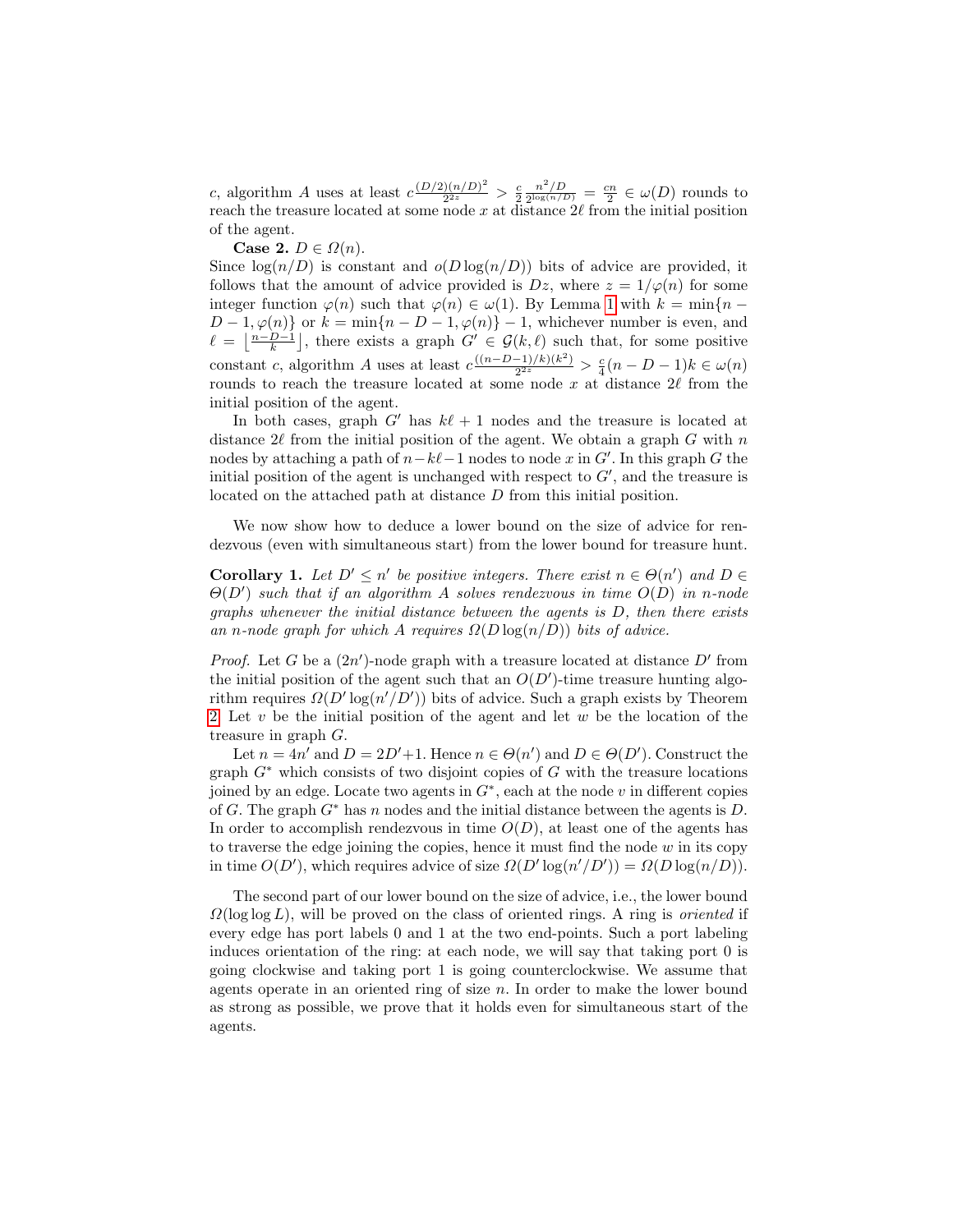**Theorem 3.** Let  $D' \leq n'$  be positive integers. Consider any algorithm A that solves rendezvous for agents with labels from the set  $\{1, \ldots, L\}$ . There exist  $n \in \Theta(n')$  and  $D \in \Theta(D')$  such that if A uses time  $O(D)$  in the n-node oriented ring whenever the initial distance between the agents is  $D$ , then the required size of advice is  $\Omega(\log \log L)$ .

*Proof.* Assume that  $S$  is the advice string given to the agents. Consider an agent with label  $x \in \{1, \ldots, L\}$  executing algorithm A using advice S. The actions of the agent in consecutive rounds until rendezvous are specified by a behaviour vector  $V_x$ . In particular,  $V_x$  is a sequence with terms from  $\{-1,0,1\}$ that specifies, for each round  $i$ , whether agent  $x$  moves clockwise (denoted by −1), remains idle (denoted by 0), or moves counter-clockwise (denoted by 1). Note that an agent's behaviour vector is independent of its starting position, since all nodes of the ring look the same to the agent. This behaviour vector depends exclusively on the label of the agent and on the advice string S.

Let  $D = 3D'$ ,  $m = n' - (n' \mod D')$  and  $n = \max(m, 6D')$ . Hence  $n \in \Theta(n')$ ,  $D \in \Theta(D')$ , D' divides n, and  $n \ge 2D$ . As the initial positions of the agents, fix any nodes  $v$  and  $w$  of the *n*-node oriented ring, where  $w$  is at clockwise distance D from v. Since  $n \geq 2D$ , agents are at distance D in the ring. Partition the nodes of the ring into r consecutive blocks  $B_0, B_1, \ldots, B_{r-1}$  of size D', starting clockwise from node v. Hence the initial positions v and w of the agents are the clockwise-first nodes of block  $B_0$  and block  $B_3$ , respectively. Since agents start simultaneously, we have the notion of global round numbers counted since their start. Partition all rounds  $1, 2, \ldots$  into consecutive time segments of length  $D'$ . Hence, during any time segment, an agent can be located in at most two (neighbouring) blocks.

Fix a behaviour vector  $V_x$  of an agent with label x. We define its metabehaviour vector as a sequence  $M_x$  with terms from  $\{-1,0,1\}$  as follows. Suppose that the agent is in block  $B_j$  in the first round of the *i*-th segment. The *i*-th term of  $M_x$  is  $z \in \{-1,0,1\}$ , if, in the first round of the  $(i + 1)$ -th time segment, the agent is in the block  $B_{j+z}$ , where index addition is modulo r. Since the initial position of an agent is the clockwise-first node of a block, for a fixed behaviour vector of an agent its meta-behaviour vector is well defined.

Suppose that algorithm  $A$  takes at most  $cD$  rounds, for some constant  $c$ . This corresponds to d time segments for some constant  $d \leq 3c$ . Hence, all metabehaviour vectors describing the actions of agents before the meeting are of length d (shorter meta-behaviour vectors can be padded by zeroes at the end.) Let B be the set of sequences of length d with terms from  $\{-1,0,1\}$ . Sequences from  $\beta$  represent possible meta-behaviour vectors of the agents. The size of  $\beta$  is  $3^d.$ 

Since the initial positions of the agents are in blocks that are separated by two other blocks, agents with the same meta-behaviour vectors must be in different blocks in every round, and hence they can never meet. Indeed, in the first round of every time segment they must be in blocks separated by two other blocks, and during any time segment, an agent can either stay in the same block or get to an adjacent block.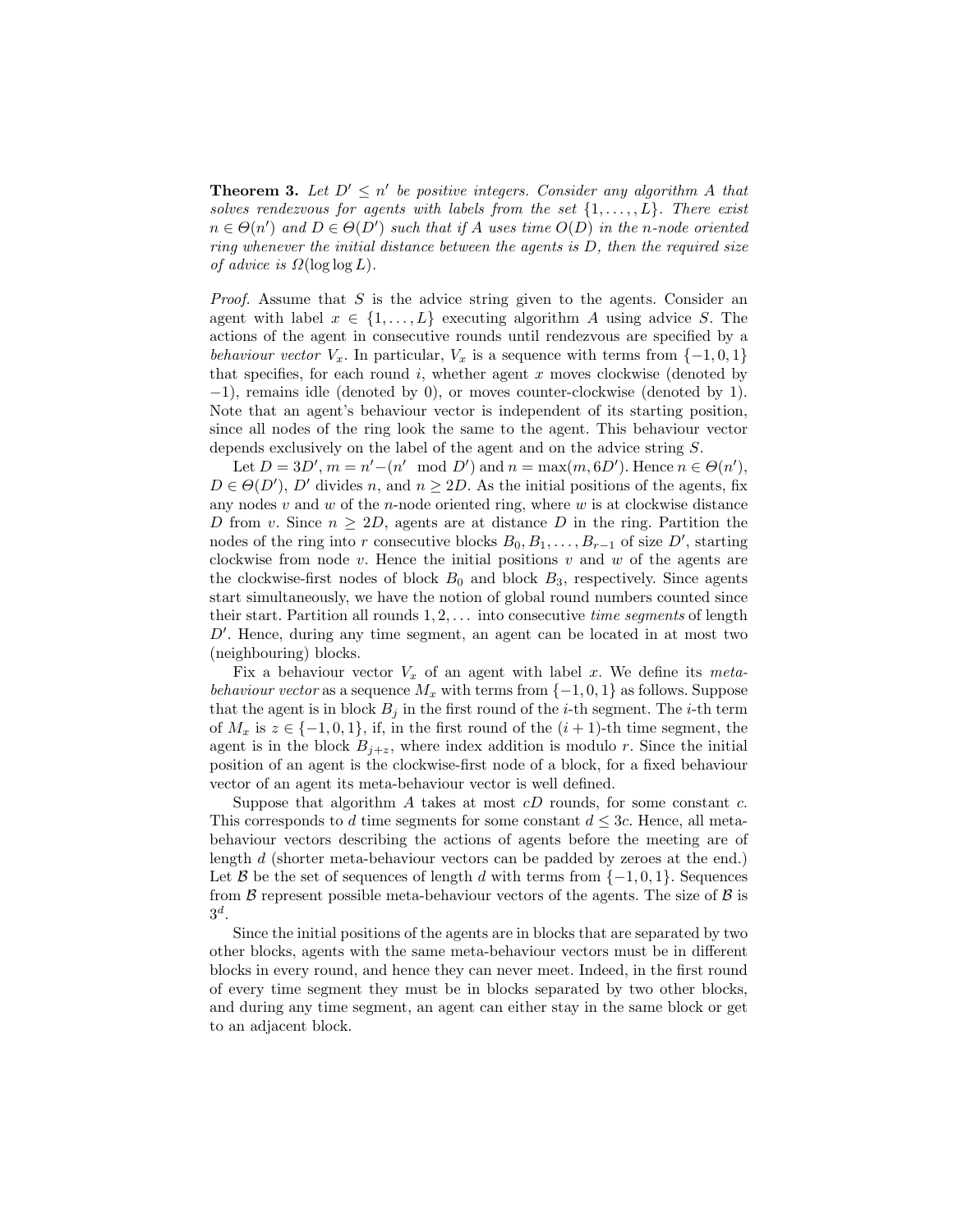Suppose that the number of bits of advice is at most  $\frac{1}{2} \log \log L$ . It follows that suppose that the number of bits of advice is at most  $\frac{1}{2}$  log log L. It follows that the set A of advice strings is of size at most  $\sqrt{\log L}$ . For any label  $x \in \{1, \ldots, L\}$ , let  $\Phi_x$  be the function from A to B, whose value on an advice string  $S \in \mathcal{A}$  is the meta-behaviour vector of the agent with label  $x$  when given the advice string  $S$ . Functions  $\Phi_x$  are well-defined, as the meta-behaviour vector of an agent whose initial position is the clockwise-first node of a block depends only on its behaviour vector, which in turn depends only on the label of the agent and on the advice string.

If the set  $\mathcal{B}^{\mathcal{A}}$  of all functions from  $\mathcal{A}$  to  $\mathcal{B}$  had fewer elements than L, then there would exist two distinct labels  $x_1$  and  $x_2$  of agents such that, for any advice string  $S$ , these agents would have an identical meta-behaviour vector. As observed above, these agents could never meet. This implies  $(3^d)^{\sqrt{\log L}} \geq |\mathcal{B}^{\mathcal{A}}| \geq$ boserved above, these agents could never meet. This implies  $\left(S^0\right)^{3} \geq \sqrt{k}$ .<br>L. Hence  $d \log 3 \geq \sqrt{\log L}$ , which contradicts the fact that d is a constant.

This shows that the number of bits of advice must be larger than  $\frac{1}{2} \log \log L \in$  $\Omega(\log \log L)$ .

Corollary [1](#page-10-0) and Theorem [3](#page-10-1) imply:

<span id="page-12-0"></span>**Theorem 4.** Let  $D' \leq n'$  be positive integers. Consider any algorithm A that solves rendezvous for agents with labels from the set  $\{1, \ldots, L\}$ . There exist  $n \in \Theta(n')$  and  $D \in \Theta(D')$  such that, if A takes time  $O(D)$  in all n-node graphs whenever the initial distance between the agents is D, then the required size of advice is  $\Omega(D \log(n/D) + \log \log L)$ .

Theorems [1](#page-6-0) and [4](#page-12-0) imply the following corollary which is the main result of this paper.

Corollary 2. The minimum number of bits of advice sufficient to accomplish rendezvous of agents with labels from the set  $\{1, \ldots, L\}$  in all n-node graphs in time  $O(D)$ , whenever the initial distance between the agents is D, is  $\Theta((D \log(n/D)+$  $log log L$ ).

### 4 Conclusion

We established that  $\Theta(D \log(n/D) + \log \log L)$  is the minimum amount of information (advice) that agents must have in order to meet in optimal time  $\Theta(D)$ , where D is the initial distance between them. It should be noted that the two summands in this optimal size of advice have very different roles. On one hand,  $\Theta(D \log(n/D))$  bits of advice are necessary and sufficient to accomplish, in  $O(D)$  time, the easier task of treasure hunt in *n*-node networks, where a single agent must find a target (treasure) hidden at an unknown node of the network at distance  $D$  from its initial position. This task is equivalent to a special case of rendezvous where one of the agents is inert. On the other hand, for agents whose labels are drawn from a label space of size L,  $\Theta(\log \log L)$  bits of advice are needed to break symmetry quickly enough in order to solve rendezvous in time  $O(D)$ , and hence, are necessary to meet in optimal time  $\Theta(D)$ ,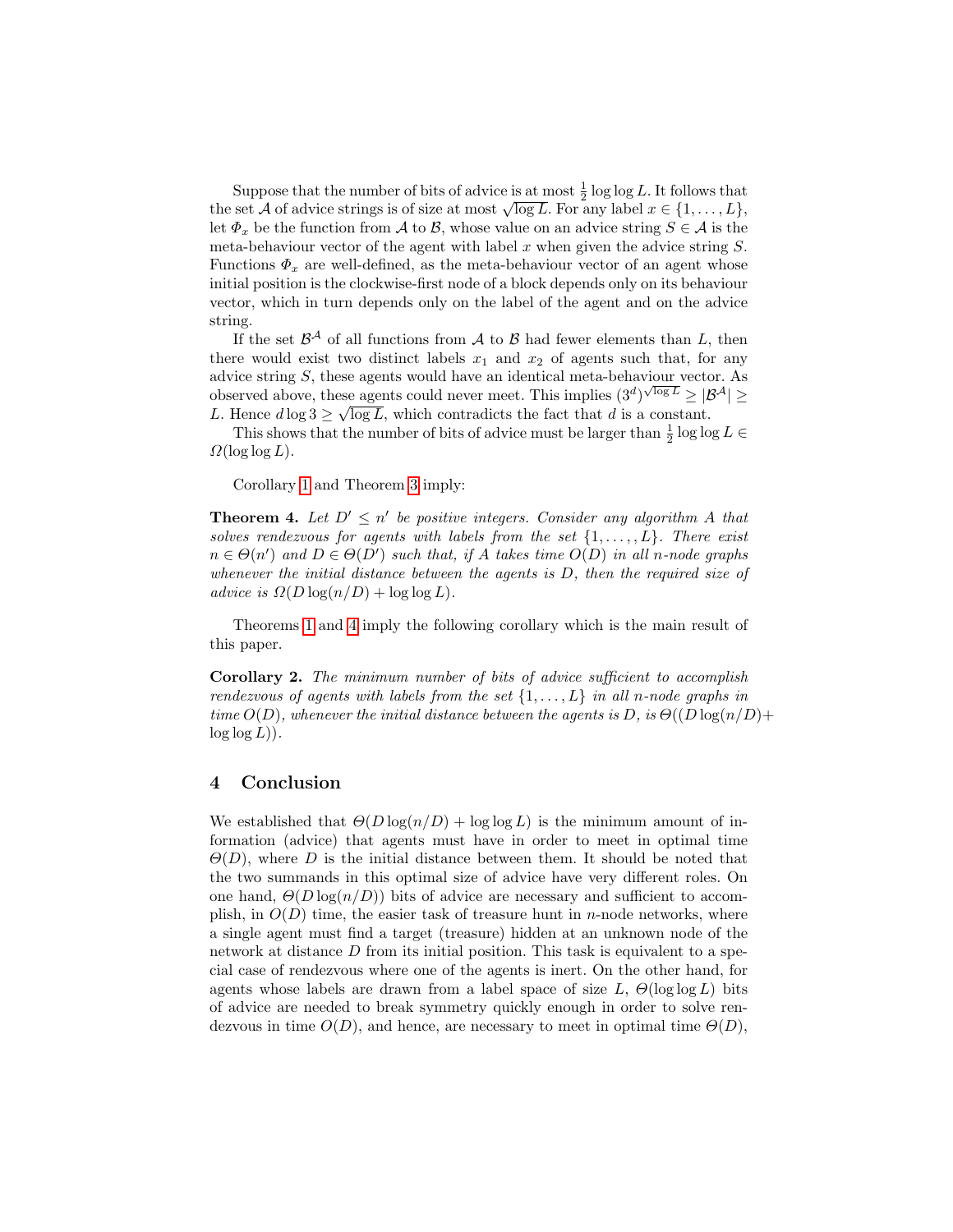even in constant-size networks. It should be stressed that the first summand in  $O(D \log(n/D) + \log \log L)$  is usually larger than the second. Indeed, only when  $L$  is very large with respect to n and  $D$  does the second summand dominate. This means that "in most cases" the easier task of solving treasure hunt in optimal time is as demanding, in terms of advice, as the harder task of solving rendezvous in optimal time.

In this paper, we assumed that the advice given to both agents is identical. How does the result change when each agent can get different advice? It is clear that giving only one bit of advice, 0 to one agent and 1 to the other, breaks symmetry between them, e.g., the algorithm can make the agent that received bit 0 stay inert. Thus, if advice can be different, one bit of advice reduces rendezvous to treasure hunt. The opposite reduction is straightforward. Hence it follows from our results that  $\Theta(D \log(n/D))$  bits of advice are necessary and sufficient to accomplish rendezvous in optimal time  $\Theta(D)$  in n-node networks, if advice can be different. This holds regardless of the label space and is, in fact, also true for anonymous (identical) agents.

## References

- <span id="page-13-1"></span>1. S. Abiteboul, H. Kaplan, T. Milo, Compact labeling schemes for ancestor queries, Proc. 12th Annual ACM-SIAM Symposium on Discrete Algorithms (SODA 2001), 547–556.
- <span id="page-13-3"></span>2. S. Alpern, The rendezvous search problem, SIAM J. on Control and Optimization 33 (1995), 673-683.
- <span id="page-13-4"></span>3. S. Alpern, Rendezvous search on labelled networks, Naval Reaserch Logistics 49 (2002), 256-274.
- <span id="page-13-0"></span>4. S. Alpern and S. Gal, The theory of search games and rendezvous. Int. Series in Operations research and Management Science, Kluwer Academic Publisher, 2002.
- <span id="page-13-5"></span>5. E. Anderson and R. Weber, The rendezvous problem on discrete locations, Journal of Applied Probability 28 (1990), 839-851.
- <span id="page-13-8"></span>6. E. Anderson and S. Fekete, Asymmetric rendezvous on the plane, Proc. 14th Annual ACM Symp. on Computational Geometry (1998), 365-373.
- <span id="page-13-9"></span>7. E. Anderson and S. Fekete, Two-dimensional rendezvous search, Operations Research 49 (2001), 107-118.
- <span id="page-13-11"></span>8. E. Bampas, J. Czyzowicz, L. Gasieniec, D. Ilcinkas, A. Labourel, Almost optimal asynchronous rendezvous in infinite multidimensional grids, Proc. 24th International Symposium on Distributed Computing (DISC 2010), 297-311.
- <span id="page-13-6"></span>9. V. Baston and S. Gal, Rendezvous on the line when the players' initial distance is given by an unknown probability distribution, SIAM J. on Control and Opt. 36 (1998), 1880-1889.
- <span id="page-13-7"></span>10. V. Baston and S. Gal, Rendezvous search when marks are left at the starting points, Naval Reaserch Logistics 48 (2001), 722-731.
- <span id="page-13-2"></span>11. S. Caminiti, I. Finocchi, R. Petreschi, Engineering tree labeling schemes: a case study on least common ancestor, Proc. 16th Annual European Symposium on Algorithms (ESA 2008), 234–245.
- <span id="page-13-10"></span>12. M. Cieliebak, P. Flocchini, G. Prencipe, N. Santoro, Distributed computing by mobile robots: Gathering, SIAM J. Comput. 41 (2012), 829-879.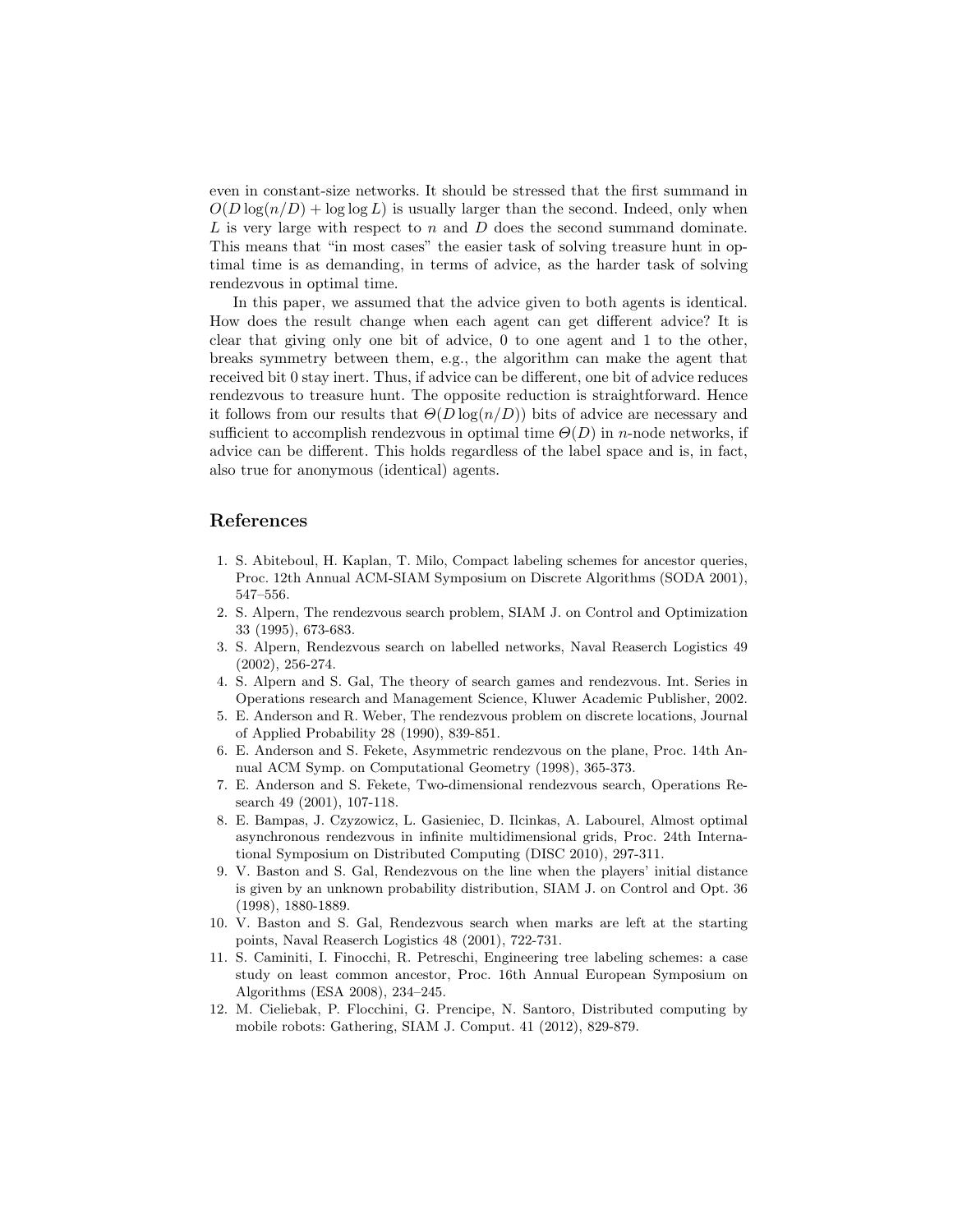- <span id="page-14-1"></span>13. R. Cohen, P. Fraigniaud, D. Ilcinkas, A. Korman, D. Peleg, Label-guided graph exploration by a finite automaton, ACM Transactions on Algorithms 4 (2008).
- <span id="page-14-16"></span>14. J. Czyzowicz, A. Kosowski, A. Pelc, How to meet when you forget: Log-space rendezvous in arbitrary graphs, Distributed Computing 25 (2012), 165-178.
- <span id="page-14-17"></span>15. J. Czyzowicz, A. Labourel, A. Pelc, How to meet asynchronously (almost) everywhere, ACM Transactions on Algorithms 8 (2012), article 37.
- <span id="page-14-18"></span>16. G. De Marco, L. Gargano, E. Kranakis, D. Krizanc, A. Pelc, U. Vaccaro, Asynchronous deterministic rendezvous in graphs, Theoretical Computer Science 355 (2006), 315-326.
- <span id="page-14-2"></span>17. D. Dereniowski, A. Pelc, Drawing maps with advice, Journal of Parallel and Distributed Computing 72 (2012), 132–143.
- <span id="page-14-0"></span>18. A. Dessmark, P. Fraigniaud, D. Kowalski, A. Pelc. Deterministic rendezvous in graphs. Algorithmica 46 (2006), 69-96.
- <span id="page-14-19"></span>19. Y. Dieudonn´e, A. Pelc, V. Villain, How to meet asynchronously at polynomial cost, Proc. 32nd Annual ACM Symposium on Principles of Distributed Computing (PODC 2013), 92-99.
- <span id="page-14-22"></span>20. R. Ellis, Volume of an N-Simplex by Multiple Integration, Elemente der Mathematik 31 (1976), 57-59.
- <span id="page-14-3"></span>21. Y. Emek, P. Fraigniaud, A. Korman, A. Rosen, Online computation with advice, Theoretical Computer Science 412 (2011), 2642–2656.
- <span id="page-14-14"></span>22. P. Flocchini, G. Prencipe, N. Santoro, P. Widmayer, Gathering of asynchronous robots with limited visibility, Theoretical Computer Science 337 (2005), 147-168.
- <span id="page-14-4"></span>23. P. Fraigniaud, C. Gavoille, D. Ilcinkas, A. Pelc, Distributed computing with advice: Information sensitivity of graph coloring, Distributed Computing 21 (2009), 395– 403.
- <span id="page-14-5"></span>24. P. Fraigniaud, D. Ilcinkas, A. Pelc, Communication algorithms with advice, Journal of Computer and System Sciences 76 (2010), 222–232.
- <span id="page-14-6"></span>25. P. Fraigniaud, D. Ilcinkas, A. Pelc, Tree exploration with advice, Information and Computation 206 (2008), 1276–1287.
- <span id="page-14-7"></span>26. P. Fraigniaud, A. Korman, E. Lebhar, Local MST computation with short advice, Theory of Computing Systems 47 (2010), 920–933.
- <span id="page-14-15"></span>27. P. Fraigniaud, A. Pelc, Delays induce an exponential memory gap for rendezvous in trees, ACM Transactions on Algorithms 9 (2013), article 17.
- <span id="page-14-8"></span>28. E. Fusco, A. Pelc, Trade-offs between the size of advice and broadcasting time in trees, Algorithmica 60 (2011), 719–734.
- <span id="page-14-20"></span>29. E. Fusco, A. Pelc, Communication complexity of consensus in anonymous message passing systems, Proc. 15th International Conference on Principles of Distributed Systems (OPODIS 2011), 191-206.
- <span id="page-14-9"></span>30. E. Fusco, A. Pelc, R. Petreschi, Use knowledge to learn faster: Topology recognition with advice, Proc. 27th International Symposium on Distributed Computing (DISC 2013), 31-45.
- <span id="page-14-10"></span>31. C. Gavoille, D. Peleg, S. Pérennes, R. Raz. Distance labeling in graphs, Journal of Algorithms 53 (2004), 85-112.
- <span id="page-14-21"></span>32. A. Gibbons, Algorithmic Graph Theory, Cambridge University press 1985.
- <span id="page-14-11"></span>33. D. Ilcinkas, D. Kowalski, A. Pelc, Fast radio broadcasting with advice, Theoretical Computer Science, 411 (2012), 1544–1557.
- <span id="page-14-12"></span>34. M. Katz, N. Katz, A. Korman, D. Peleg, Labeling schemes for flow and connectivity, SIAM Journal of Computing 34 (2004), 23–40.
- <span id="page-14-13"></span>35. A. Korman, S. Kutten, D. Peleg, Proof labeling schemes, Distributed Computing 22 (2010), 215–233.